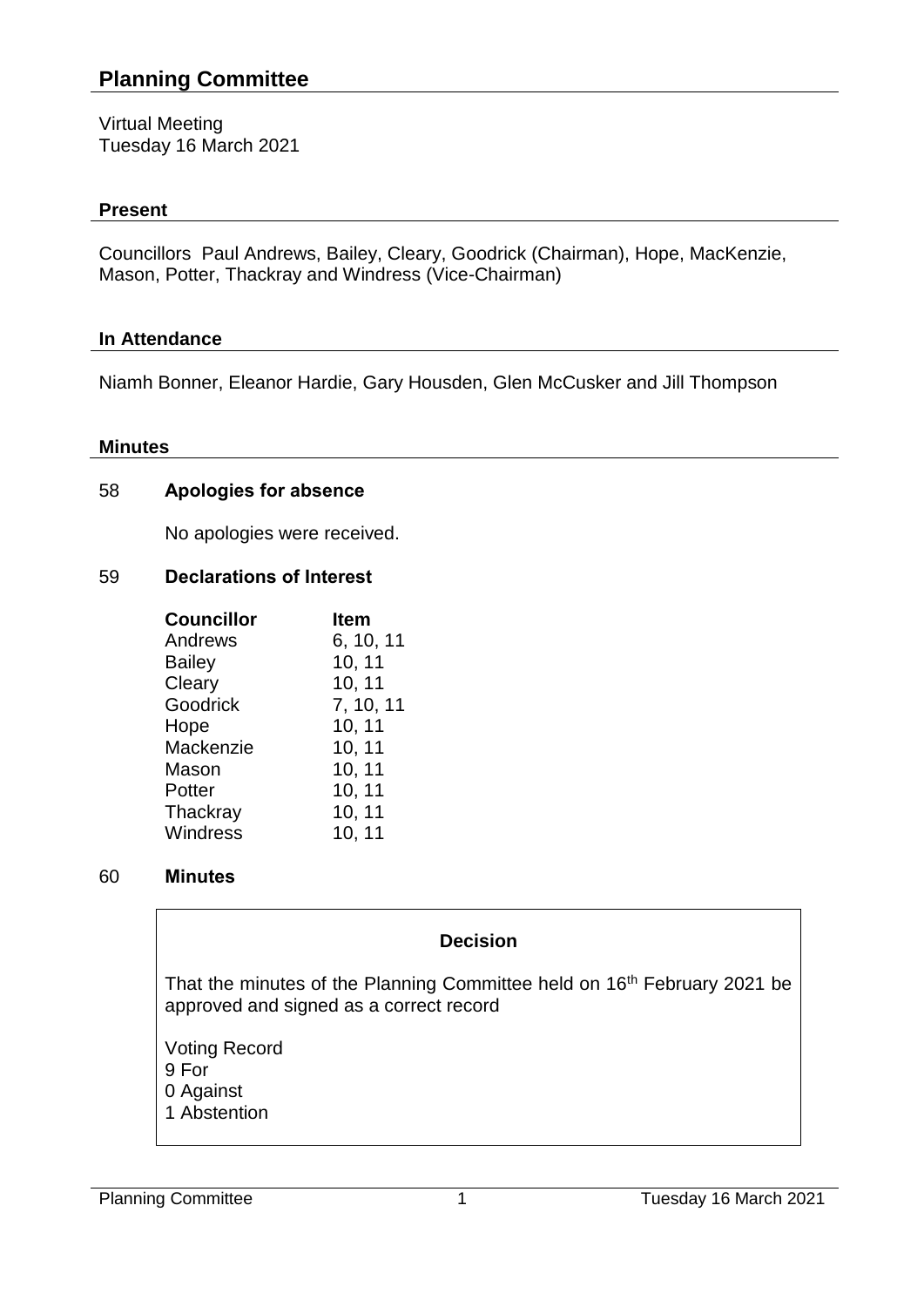### 61 **Urgent Business**

There was no urgent business.

### 62 **Schedule of items to be determined by the Committee**

The Head of Planning submitted a list (previously circulated) of the applications for planning permission with recommendations thereon.

### 63 **20/00920/HOUSE - Sandreith Cottage 39 Middlecave Road Malton**

### **Decision**

**PERMISSION GRANTED** – Subject to conditions as recommended with an additional condition to control render colour and an amendment to condition 3 to ensure that all windows remain obscure glazed and either top hung opening or non-opening only

Voting Record 9 For 1 Against 0 Abstentions

In accordance with the Members Code of Conduct Councillor Andrews declared a personal, non-pecuniary but not prejudicial interest.

### 64 **20/00981/MFUL - Land at Ellers Farm Buttercrambe**

### **Decision**

**PERMISSION GRANTED** – subject to conditions as recommended delegated to the Head of Planning subject to the completion of the advertising period and clarification with regards to the control of potential asbestos contamination on site

Voting Record 10 For 0 Against 0 Abstentions

In accordance with the Members Code of Conduct Councillor Goodrick declared a personal, non-pecuniary but not prejudicial interest.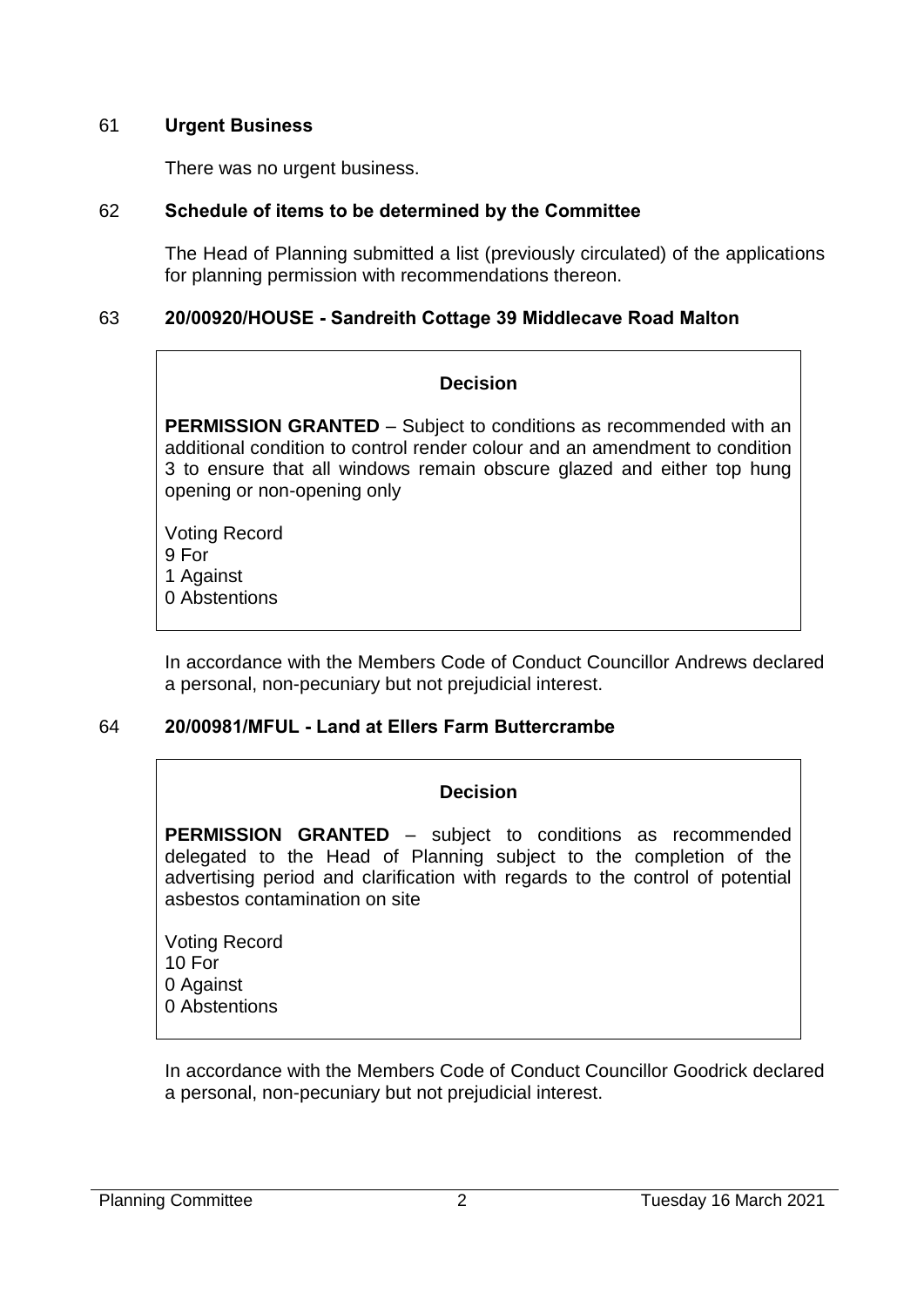### 65 **20/01253/MFUL - Poplars Farm Malton Road West Knapton**

#### **Decision**

**PERMISSION GRANTED** – Subject to conditions as recommended

Voting Record 10 For 0 Against 0 Abstentions

### 66 **20/01214/FUL - Ashberry Grange Lowlands Farm Ampleforth**

#### **Decision**

**PERMISSION GRANTED** – subject to conditions as recommended delegated to the Head of Planning subject to receipt of a satisfactory response from the Police Designing Out Crime Officer

Voting Record 10 For 0 Against 0 Abstentions

Councillor MacKenzie left the meeting

### 67 **21/00049/FUL - Land at OS Field 04201 Village Street Keldholme**

#### **Decision**

**REFUSED** – as recommended The application was moved for approval. Upon the vote the motion was lost 5 votes to 4 and the application was refused

Voting Record 4 For Approval 5 Against Approval 0 Abstentions

In accordance with the Members Code of Conduct Councillors Andrews, Bailey, Cleary, Goodrick, Hope, MacKenzie, Mason, Potter, Thackray and Windress declared a person, non-pecuniary but not prejudicial interest.

Planning Committee 2021